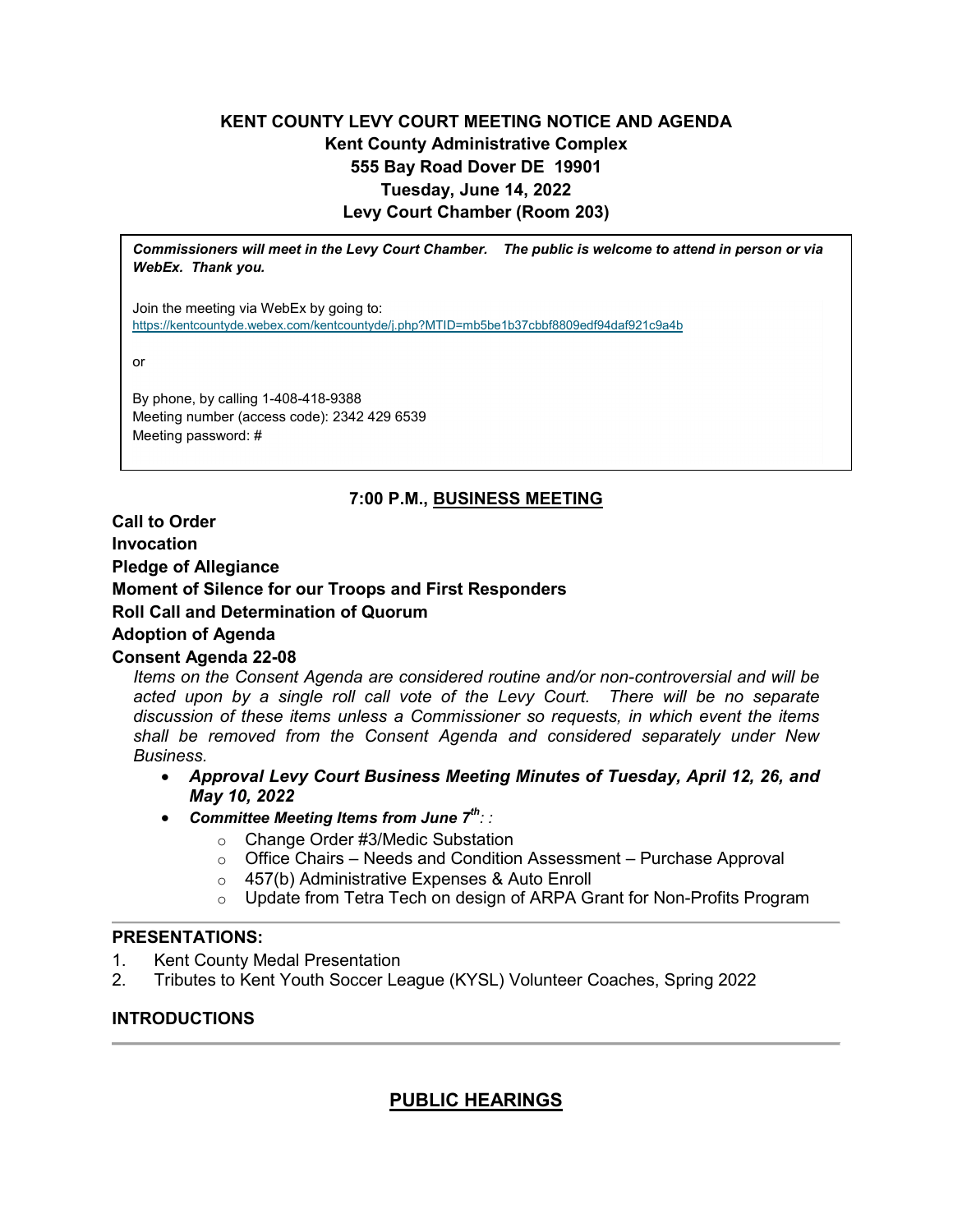# **FY 2023 Sewer Assessment Rolls**

### **Mrs. Masten:**

1. **Resolution 3943, FY 2023 Sewer Assessment Rolls for Kent County Sewage Disposal District No. 1 (KCSDD No. 1) as listed** - Bakers Choice, Bowers Beach, Burtonwood Village, Capitol Park, Carlisle Village, Cheswold, Colony West, Dover Air Force Base, Dykes Branch, East Dover, Felton, Frederica, Garrisons Lake I, Garrisons Lake II, Garrisons Lake IV, Garrisons Lake V, Generals Greene, Greater Houston-Breeders Crown Farm, Greater Houston-Southfield, Hartly, Hilltop, Isaacs, Kenton, Kitts Hummock, Little Creek, Little Heaven, Magnolia, Milford Neck Area, North Magnolia, Northeast (NESSD), Paris Villa - London Village (PV-LV), Smyrna/Clayton, South Central, Tidbury.

# **Establishing Garbage Collection and Street Light Districts**

### **Mrs. Masten:**

- 1. **Resolution 3928,** A Resolution establishing Big Oak Garbage Collection District No. 188
- 2. **Resolution 3929,** A Resolution establishing Big Oak Street Light District No. 188

# **CLOSE PUBLIC HEARINGS**

# **OLD BUSINESS**

# **NEW BUSINESS**

### **Mr. Angel:**

1. AFSCME Council 81, Local 781 Collective Bargaining Agreement *(Paramedics)*

### **Mrs. Masten:**

1. Introduction of **Ordinance LC22-15,** An Ordinance to amend Ordinance 21-04, the FY22 Annual Operating Budget of Kent County, Delaware for the fiscal year beginning July 1, 2021 to appropriate funds for Sick/Vacation Payout paid to employees whom retired during the Fiscal Year 2022, payment for training (3) Paramedic Trainees and purchase of furniture for the Emergency Medical Services, to contribute funding to Grow America Fund, Inc. for economic development and to allocate ARPA(SLFRF) Funding. *for public hearing on Tuesday, June 28, 2022 at 7:00 PM*

### **Mr. Hall:**

1. Appointment to the Board of Adjustment